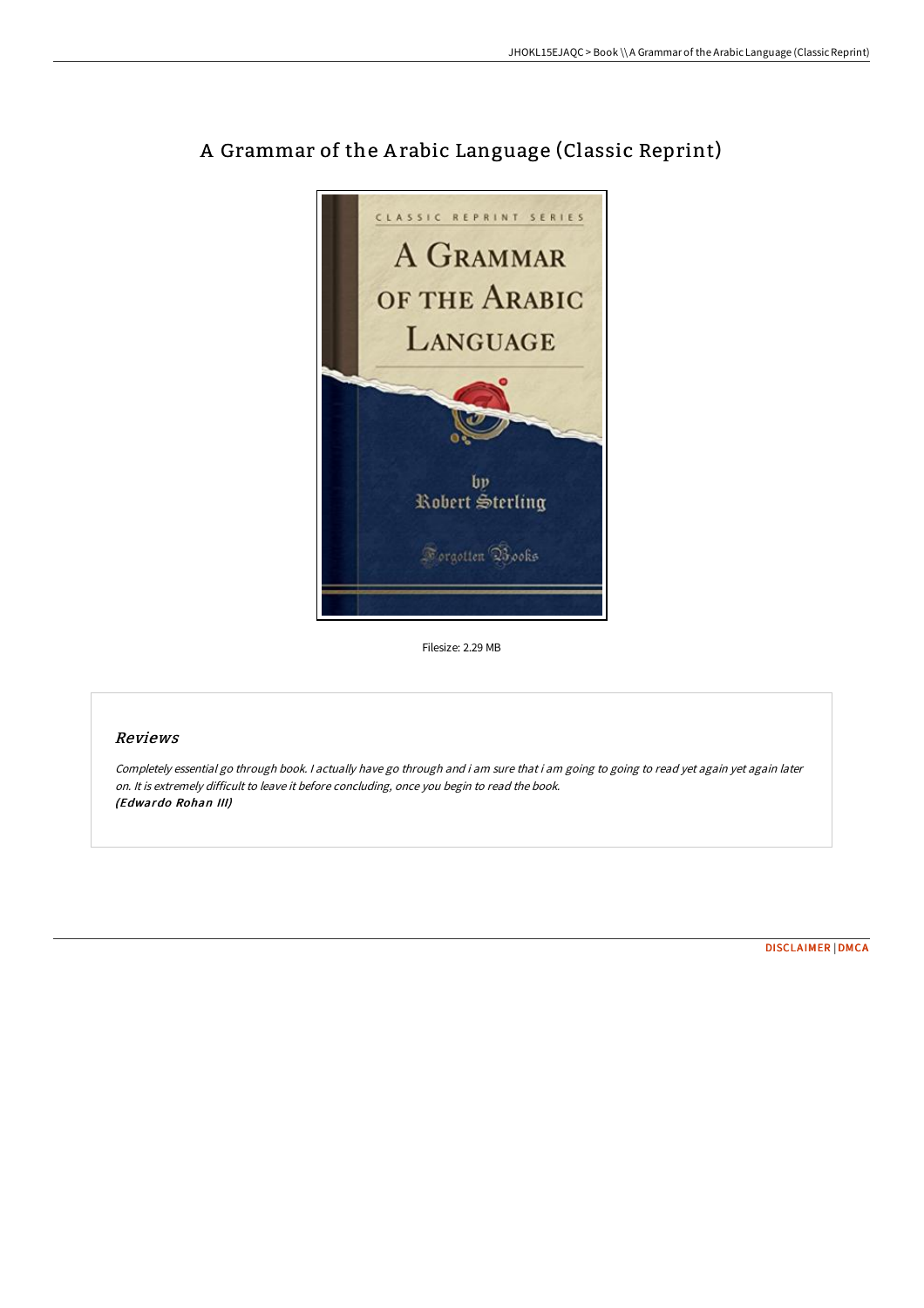## A GRAMMAR OF THE ARABIC LANGUAGE (CLASSIC REPRINT)



To get A Grammar of the Arabic Language (Classic Reprint) PDF, remember to click the button beneath and save the document or gain access to additional information that are in conjuction with A GRAMMAR OF THE ARABIC LANGUAGE (CLASSIC REPRINT) ebook.

Forgotten Books, Paperback, Condition: New. 374 pages, Dimensions: 9.0in, x 6.0in, x 0.8in, FART FIRST, ORTHOGRAPHY, THE ALFHABET, The alphabet sISLsxgjf JsOf contains twenty-eight letters which are all consonants. They arc written and read from right to left. Their forms tire modified u accordance with their position in a word, whether at the beginning, middle, or end, and whether siugle or joined to others. Their names, forms, numerical value tmd approximate pronunciation are given in the following table. E e i 1 . 2 c 3 o a Q Numc. 111. f oLM Aloplir A I -U Bar e a -Uj Ta 0 a -li iMc 1 1 e Jim 1 1 f A c -U. BaV ) i -1 i t TX KimTable of Contents CONTENTS; PATIT I OKrHOUKAPHY; The Alphabet 1; The Vowels 6; Other Orthographical Signs; The Pause 10; The Accent 11; Anomalies in Yriling U; 7TYMOLO(Y; Paris of Speech 13; Servile Letters 13; Measures of Words 1; The Vcrh: The Annexed Pronouns 19: Simple Form of the Triliteral and 0: Thr Six Measures of the Wiliteral 21: Observation n tlie Derived Forms 22: Rules for the formation of the Verb 23; The QiiadViJiUral Verb 26; Tahle of Derived Forma 27; Changes of the Weak Letters 2S; Assimilation 30; Forms of the Verb in respect to its Hoot Letter 3; Changes peculiar to each Form 33; The Corroborative j; The J of Precaution J: 0; Tables of TriJitcral Verba M; Meanings of the Derived Forms 7; The Derivative Noons 61; The PrimitiTo Noun 85; The (jrnjcr of Nouns S6; Feminine Nouns 80; Number 91; X CONTENTS; The Dual 51; Tbe Pluml M; The Regular Masculine Plurul 02; The Titular Fominino Plural M; Tbe Irregular or broken Plural, G; ho Noun f Relulimi: The...

B Read A Grammar of the Arabic Language (Classic Reprint) Online B Download PDF A Grammar of the Arabic Language (Classic Reprint)